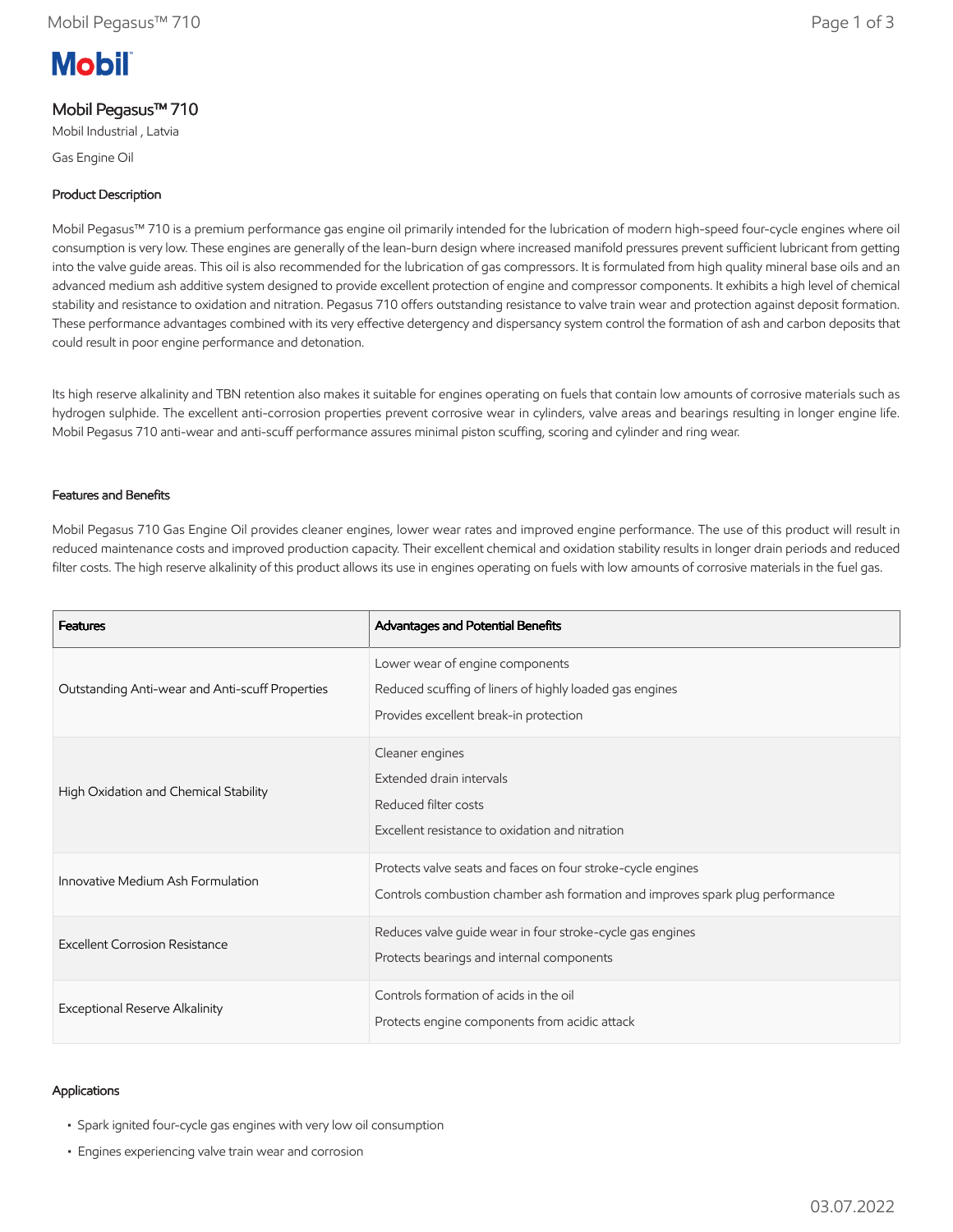### Mobil Pegasus™ 710 Page 2 of 3

- Engines operating on fuel containing low levels of sulphur and chlorine compounds
- Reciprocating compressor cylinders compressing natural gas
- High output or ambient rated engines operating at or in excess of rated capacity under high temperatures

## Specifications and Approvals

| This product has the following approvals:                                                                                               |
|-----------------------------------------------------------------------------------------------------------------------------------------|
| INNIO Waukesha Engine Cogeneration / Gas Compression Applications Using Pipeline Quality Gas                                            |
| Rolls-Royce Solutions Augsburg (former MTU Onsite Energy) Gas Engines Series 400 - all engines with biogas, sewage gas and landfill gas |
| MAN M 3271-4                                                                                                                            |
| INNIO Jenbacher TI 1000-1109 (Class B fuel gas, Type 2 & 3)                                                                             |
| MAN Energy Solutions Augsburg (Heritage MAN B&W) 4 Stroke medium speed engines for LNG operation                                        |
| SIEMENS Energy / GUASCOR All natural gas engine model types (except 86EM and 100EM)                                                     |

#### Properties and Specifications

| Property                                                   |               |
|------------------------------------------------------------|---------------|
| Grade                                                      | <b>SAE 40</b> |
| Ash, Sulfated, mass%, ASTM D874                            | 1.0           |
| Flash Point, Cleveland Open Cup, °C, ASTM D92              | 249           |
| Kinematic Viscosity @ 100 C, mm2/s, ASTM D445              |               |
| Kinematic Viscosity @ 40 C, mm2/s, ASTM D445               | 121           |
| Pour Point, °C, ASTM D97                                   | $-15$         |
| Specific Gravity, 15.6 C/15.6 C, ASTM D1298                | 0.896         |
| Viscosity Index, ASTM D2270                                |               |
| Density 15 C, kg/L, CALCULATED                             | 0.896         |
| Base Number - Xylene/Acetic Acid, mg KOH/g, ASTM D2896 (*) |               |

(\*) use of other ASTM approved solvents may yield different results

#### Health and safety

Health and Safety recommendations for this product can be found on the Material Safety Data Sheet (MSDS) @ [http://www.msds.exxonmobil.com/psims](http://www.msds.exxonmobil.com/psims/psims.aspx) /psims.aspx

All trademarks used herein are trademarks or registered trademarks of Exxon Mobil Corporation or one of its subsidiaries unless indicated otherwise.

01-2022

.

Typical Properties are typical of those obtained with normal production tolerance and do not constitute a specification. Variations that do not affect product performance are to be expected during normal manufacture and at different blending locations. The information contained herein is subject to